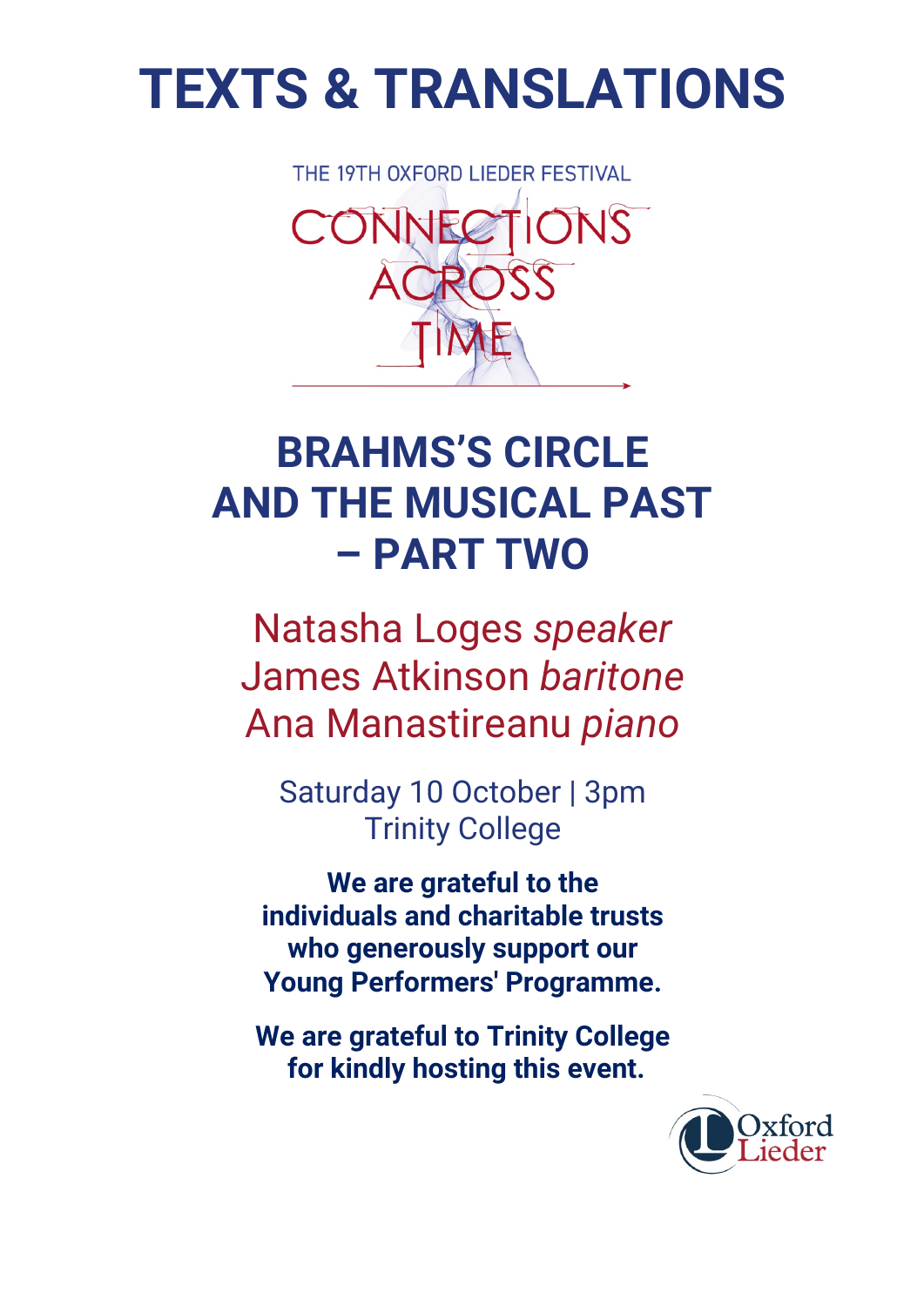## **PROGRAMME**

| <b>Johannes Brahms (1833 - 1897)</b> |  |  |
|--------------------------------------|--|--|
|--------------------------------------|--|--|

| Vergangen ist mir Glück und Heil | Trad.                                              |
|----------------------------------|----------------------------------------------------|
| Ruhe, Süßliebchen                | Ludwig Tieck (1773 - 1853)                         |
| Es ritt ein Ritter               | Trad.                                              |
| Es steht ein' Lind'              | Anon.                                              |
| O Tod                            | Liturgical, trans. Martin Luther (1483 - 1546)     |
| <b>Minnelied</b>                 | Ludwig Christoph Heinrich Hölty<br>$(1748 - 1776)$ |

## **TEXTS & TRANSLATIONS**

### **VERGANGEN IST MIR GLÜCK UND HEIL**

Vergangen ist mir Glück und Heil Und alle Freud' auf Erden; Elend bin ich verloren gar, Mir mag nit besser werden. Bis in den Tod Leid' ich groß Not, So ich dich, Lieb, muß meiden, Geschieht mir, ach, O weh der Sach'! Muß ich mich dein verjehen, Groß Leid wird mir geschehen.

Erbarmen tu ich mich so hart, Das kommt aus Buhlers Hulde, Die mich in Angst und Not hat bracht, Und williglich das dulde. Um dich allein, Herzliebste mein, Ist mir kein Bürd' zu schwere. Wär's noch so viel, Ich dennoch will In deinem Dienst ersterben, Nach fremder Lieb' nit werben.

## **MY HAPPINESS AND HEALTH ARE GONE**

Brahms / Trad. English Translation © Richard Stokes

My happiness and health are gone And all terrestrial joy; I am wretched, utterly lost, I shall never recover. Until death I shall suffer great hardship, If I must lose you, my love, I shall be in torment— O woeful fate! If I must do without you, Great sorrow shall befall me.

I take great pity on myself, A suitor's favours are to blame, Which have brought me anxiety and stress - Which willingly I bear. For you alone, My dearest love, No burden is too heavy. Were it even heavier, I still shall die In your service, And not seek another love.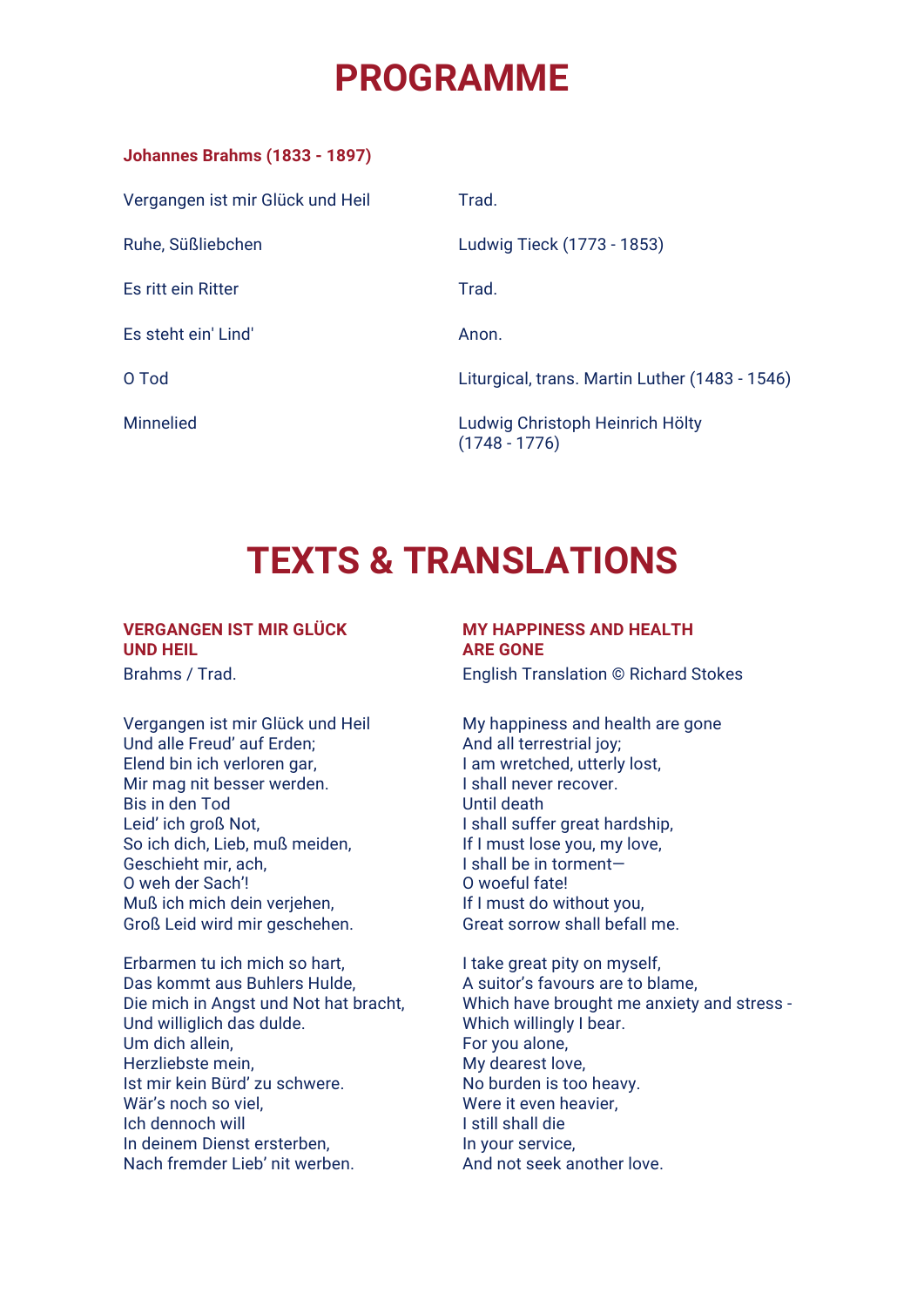Um Hilf' ich ruf', mein höchster Hort, Erhör mein sehnlich Klagen! Schaff mir, Herzlieb, dein' Botschaft schier, Ich muß sonst vor Leid verzagen! Mein traurig's Herz, Leid't großen Schmerz, Wie soll ich's überwinden? Ich sorg', daß schier Der Tod mit mir Will ringen um das Leben, Tu mir dein Troste geben.

I cry for help, my most lofty refuge, Hear my passionate lament! Send me, my dearest, your message at once, Else I shall despair in sorrow. My sad heart Suffers great pain, How shall I surmount it? I fear that death Will suddenly Dispute with me my life, Grant me your comfort.

## **RUHE, SÜSSLIEBCHEN REST, MY SWEETHEART**

Ruhe, Süssliebchen, im Schatten Der grünen, dämmernden Nacht; Es säuselt das Gras auf den Matten, Es fächelt und kühlt dich der Schatten Und treue Liebe wacht. Schlafe, schlaf ein, Leiser rauscht der Hain— Ewig bin ich dein.

Schweigt, ihr versteckten Gesänge, Und stört nicht die süßeste Ruh! Es lauscht der Vögel Gedränge, Es ruhen die lauten Gesänge, Schließ, Liebchen, dein Auge zu. Schlafe, schlaf ein, Im dämmernden Schein, Ich will dein Wächter sein.

Murmelt fort, ihr Melodien, Rausche nur, du stiller Bach. Schöne Liebesphantasien Sprechen in den Melodien, Zarte Träume schwimmen nach. Durch den flüsternden Hain Schwärmen goldene Bienelein Und summen zum Schlummer dich ein.

Brahms / Tieck **English Translation © Richard Stokes** 

Rest, my sweetheart, in the shadow Of this green, fading night; The grass rustles on the meadows, The shadow fans and cools you, And faithful love keeps watch. Sleep, go to sleep, The grove rustles more gently now, I am yours for evermore.

Hush, you hidden songsters, And do not disturb her sweetest rest! The thronging birds listen. The noisy songs are stilled, Close your eyes, my love. Sleep, go to sleep, In the fading light I shall watch over you.

Murmur on, you melodies, Babble on, quiet brook, Fair fantasies of love Speak in those melodies, Tender dreams float after them. Through the whispering grove Golden bees are swarming And humming you to sleep.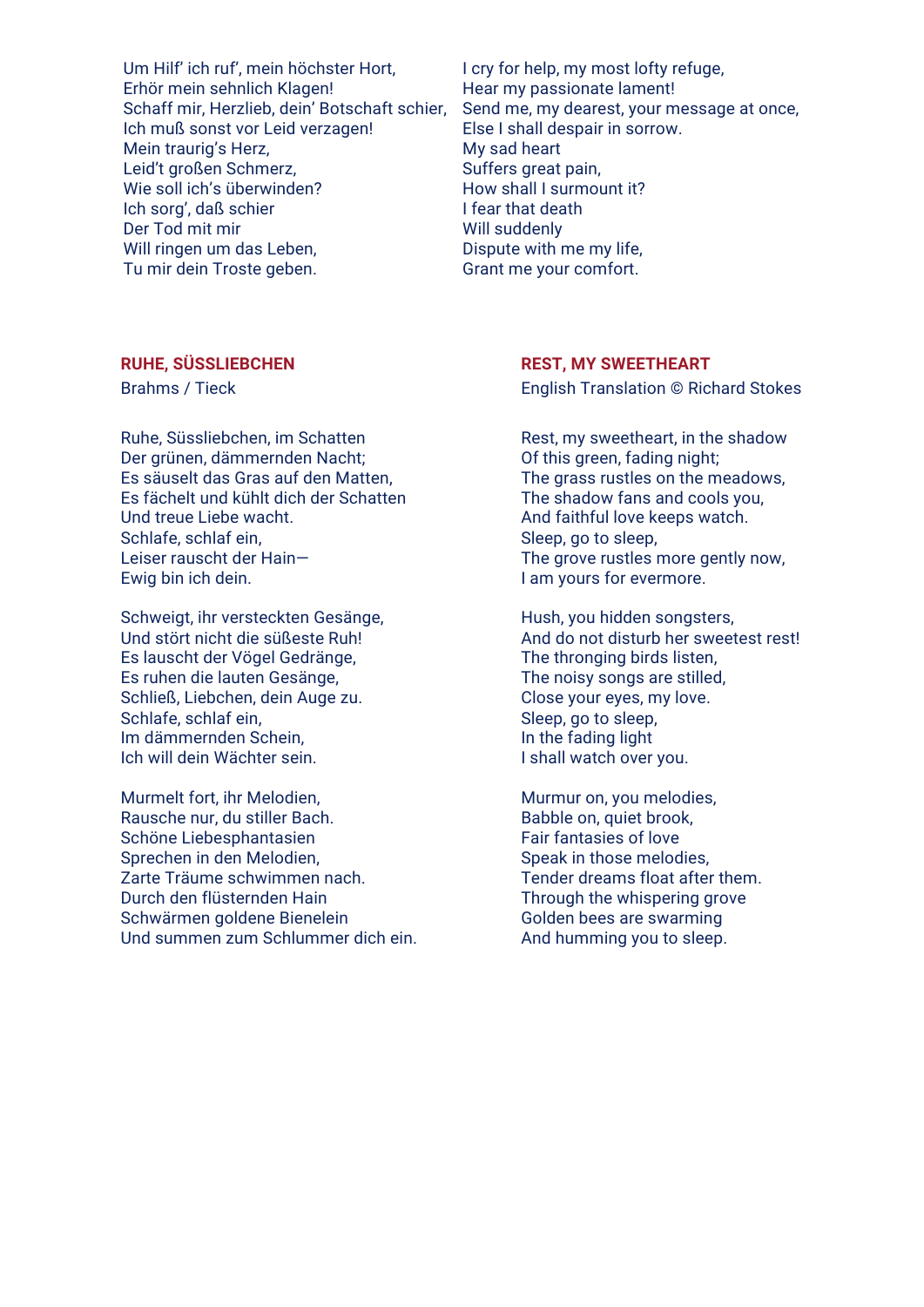Es ritt ein Ritter wohl durch das Ried, er fing es an ein neues Lied, gar schöne tät er singen daß Berg und Tal erklingen.

Das hört des Königs sein Töchterlein, in ihres Vaters Lustkämmerlein, sie flocht ihr Haar in Seiden, mit dem Ritter wollt sie reiten.

Und da sie in den Wald raus kam'n, viel heiße Träne sie fallenließ. Er schaut ihr wohl unter die Augen, warum weinet ihr, schöne Jungfraue?

Warum sollt ich nicht weinen, ich bin ja des Königs sein Töchterlein; hätt ich meinem Vater gefolget, Frau Kaiserin wär ich worden.

Er nahm sein Rößlein wohl bei dem Zaum und band es an einen Weidenbaum, hier steh mein Rößlein und trinke, mein jungfrische Herze muß sinken.

Es steht ein Lind in jenem Tal, Ach Gott, was tut sie da? Sie will mir helfen trauren, trauren, Daß ich mein' Lieb' verloren hab'.

Es sitzt ein Vöglein auf dem Zaun, Ach Gott, was tut es da? Es will mir helfen klagen, klagen, Daß ich mein' Lieb' verloren hab'.

Es quillt ein Brünnlein auf dem Plan, Ach Gott, was tut es da? Es will mir helfen weinen, weinen, Daß ich mein' Lieb' verloren hab'.

### **ES RITT EIN RITTER A KNIGHT WAS RIDING**

Brahms / Trad. English Translation © Richard Stokes

A knight was riding through the marshes, He began to sing a new song. He sang most beautifully Till mountain and valley resounded.

The king's daughter heard it In her father's pleasure-chamber, She was braiding her hair in silks And wanted to ride with the knight.

And as they came into the forest She wept many hot tears, He gazed into her eyes: 'Why do you weep, fair maiden?'

Why should I not weep? I am the king's daughter. Had I obeyed my father, I would have become the Empress.

He took his horse by the bridle And tethered it to a willow tree. 'Stay here, my horse, and drink, My fresh young heart is sinking.

## **ES STEHT EIN' LIND' A LIME TREE STANDS**

Brahms / Anon. English Translation © Richard Stokes

A lime tree stands in that valley, Ah, God, what is it doing there? It will help me to mourn, to mourn That I have lost my love.

A little bird sits on the fence, Ah, God, what is it doing there? It will help me to grieve, to grieve, That I have lost my love.

A little stream flows over the plain, Ah, God, what is it doing there? It will help me to weep, to weep, That I have lost my love.